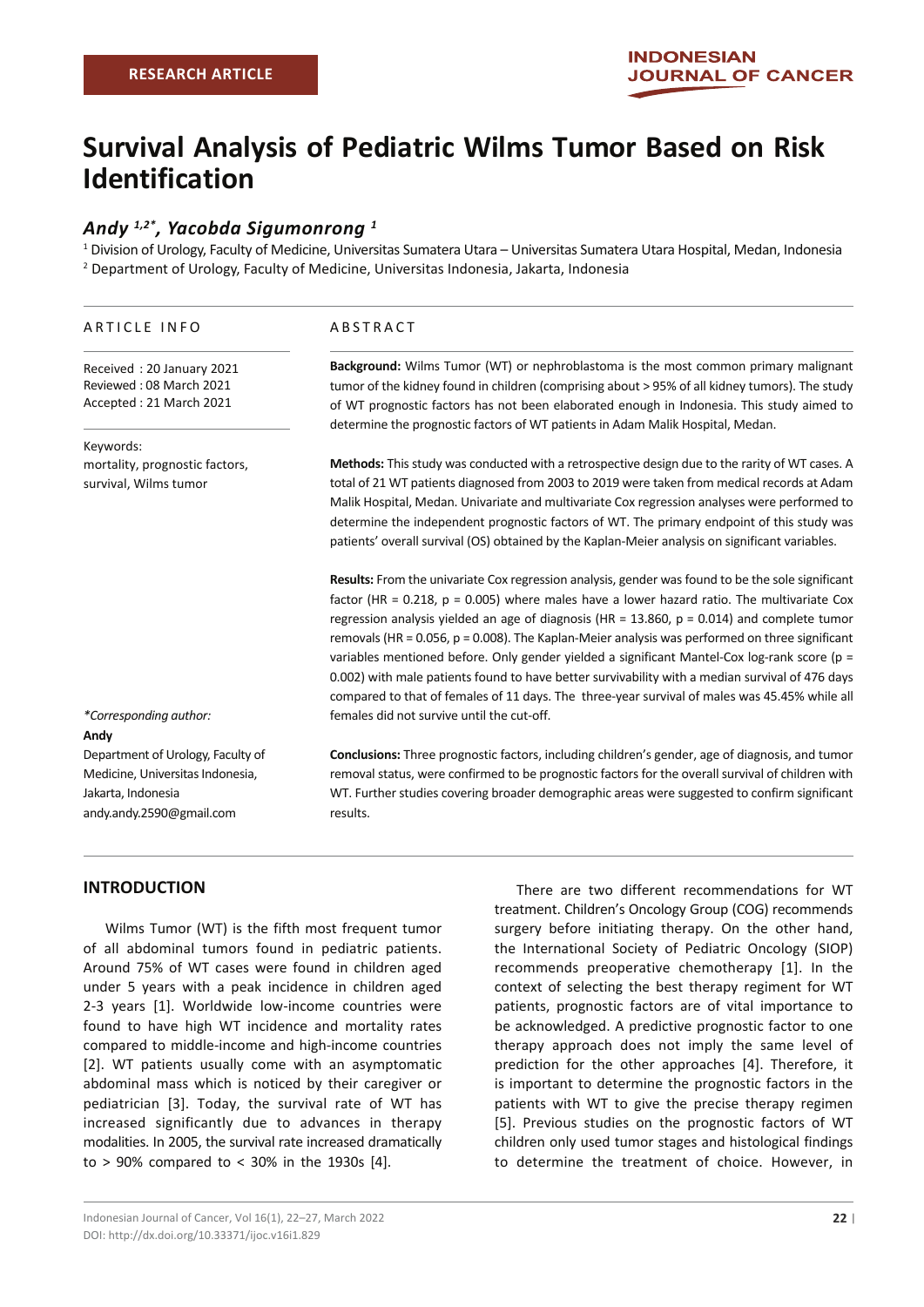clinical practice, a lot of other clinical and biological factors were also applied, such as age, drug sensitivity, tumor size, and loss of heterozygosity on chromosomes 1p and 16q [5–9]. Different studies showed that diffuse anaplasia [7], surgery, radiation [8], microscopic residual disease, and lymphatic involvement were related to WT prognosis. Another study created a nomogram that confirmed five independent prognostic factors of WT, which were age, tumor size, tumor laterality, surgery, and tumor stage [6].

There have not been a lot of studies on WT prognostic factors in Indonesia. A study by Hartono [10] showed some prognostic factors of WT in Sardjito Hospital Yogyakarta, which were nutritional status, histopathological findings, regional lymph node, preoperative chemotherapy, and surgery types. This study intended to explore Adam Malik Hospital WT patients' clinical characteristics, describe patients' survivability, and determine those prognostic factors.

# **METHODS**

### **Patients selection**

This study was conducted with a retrospective design. All the samples in this study were taken from medical records at Adam Malik Hospital, Medan. Patients with the following criteria were included in the study: (1) patients diagnosed with WT; (2) patients under 18 years old; (3) patients diagnosed from 2003 to 2019; (4) patients with intact follow-up. The histological examination of the surgical specimens was carried out by the institutional pathologist according to the guidelines of SIOP. Twenty-one patients were traced retrospectively. The information was extracted from the medical records and included gender, age, status (alive or deceased), time of death, time of diagnosis, laterality, tumor size, tumor removal status, distance, histopathological findings, tumor stage, and recurrence. Patients with the following conditions were excluded: (1) patients without the stage, laterality, and surgery information; (2) patients without a definite tumor size, survival time, and status; (3) patients diagnosed at >18 years of age.

Gender was defined as either male or female. The age of diagnosis was calculated by the difference between dates of birth and dates of diagnosis. A previous study used an optimal age of diagnosis cut-off (using X-tile program from Yale University) of 3 years [6]. Therefore, this study classified the children into two age diagnosis groups (0-3 years and 3-18 years). Based on the side of which WT grew, tumor laterality was classified as left and right laterals; no bilateral tumors were found. Tumor staging was defined as stages 1, 2, 3, and 4. The patients' tumor size was determined from intraoperative reports combined with CT imaging. The researcher categorized tumor size into two groups

< 7 cm and > 7 cm based on the longest axis of the tumor [11]. Tumor distance from the original site was classified as localized, regional, and distant metastasis. After surgery, tumor status was grouped as free or remained. Recurrence was described in a yes/no variable.

#### **Statistical analysis**

The researcher defined overall survival (OS) as the primary endpoint of the current study. OS was defined as the survival time calculated from cancer confirmed to mortality from all probable clinical characteristics. Survival was defined as the difference between the time of diagnosis and death in days. Patients still alive during the period of data cleaning were censored and given survival values equivalent to the longest survival time of the deceased patients of 692 days. Three-year survivability was defined as the number of patients in each group or category that remained alive after three years. Proportions for that parameter were calculated by dividing the number of survivors by the number of deceased patients of the same category.

Univariate Cox regression was performed to determine hazard ratios (HR) for all the variables (age of diagnosis, gender, laterality, tumor size, tumor removal status, tumor stage, distance, and recurrence). Regardless of the significance in univariate analysis, multivariate Cox regression analysis was performed for statistically (p < 0.25) or theoretically significant variables to further refine the results. Kaplan-Meier survival analysis was performed on the variables yielding significant HR ( $p < 0.05$ ). Univariate and multivariate Cox regression analyses were carried out using SPSS software (version 24.0 by IBM corp.).

### **RESULTS**

A total of twenty-one WT patients aged under 18 years at diagnosis from 2003 to 2019 at Adam Malik Hospital were enrolled in the present study. The demographic and clinical characteristics of these patients were listed in **Table 1**. Among the patients, 11 patients (52.4%) were male, and 10 patients (47.6%) were female. Of all patients, 11 patients (52.4%) were 0-3 years old, and 10 patients (47.6%) were 4-10 years old. In terms of tumor laterality, a total number of 9 patients (42.9%) had left lateral and 11 patients (57.1%) had right lateral. Based on the tumor size, 3 patients (14.3%) had below 7 cm-sized tumor while the other 18 patients (85.7%) had above 7 cm-sized tumor. After surgery, 11 patients (52.4%) were free of the tumor while the other 10 (47.6%) had remains of the tumor. The regional tumor was the most common (11 (52.4%)) while localized and distant metastatic tumors were found with equal prevalence (5 (23.8%) each). According to the tumor stage present when the patients were diagnosed with WT, 5 patients (23.8%) were in stage 1, 4 (19.0%)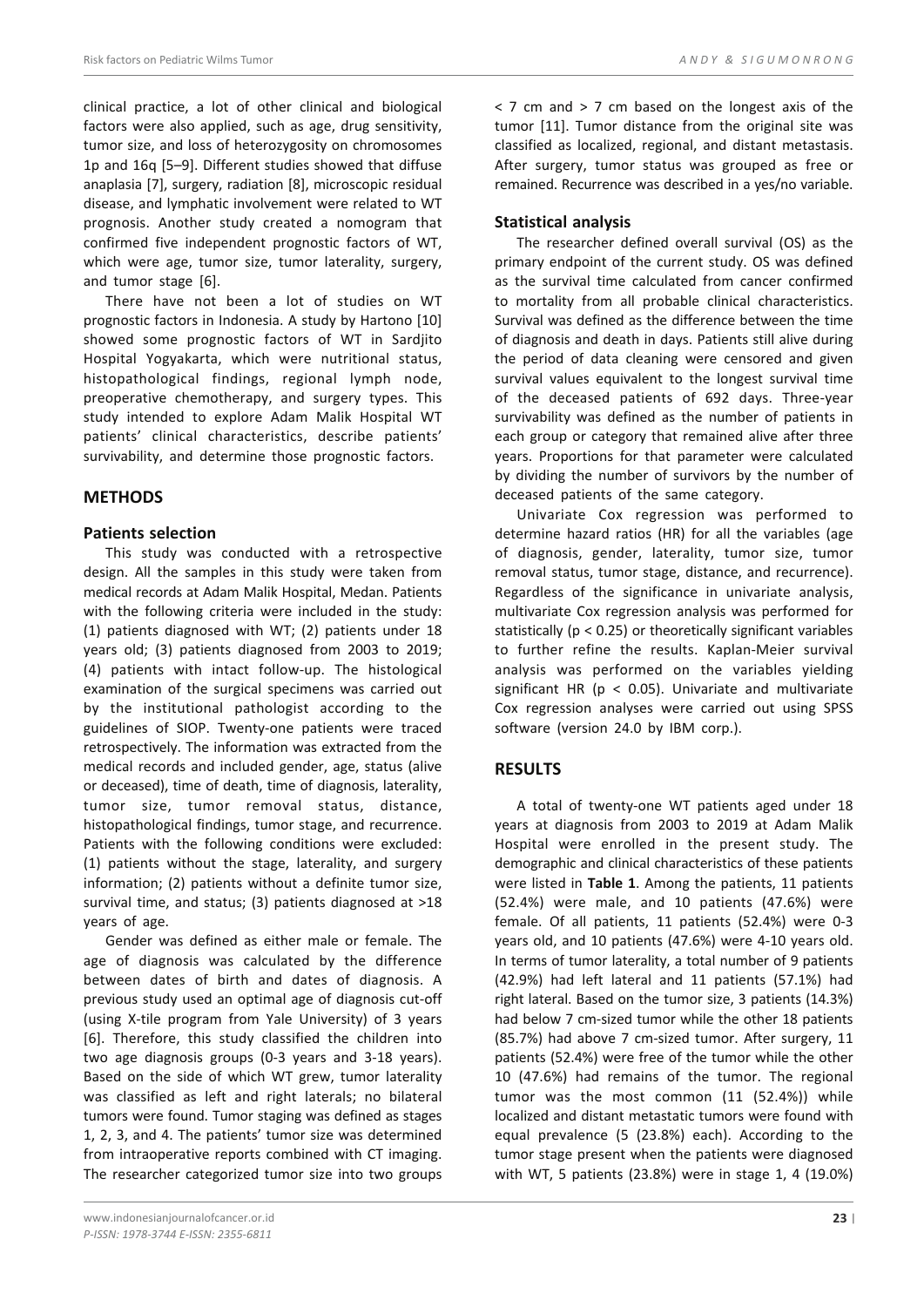in stage 2, 7 (33.3%) in stage 3, and 5 (23.8%) in stage 4. Most patients (16 (76.2%)) did not experience recurrence while the other 5 patients (23.8%) did. Finally, most of the patients (16 (76.2%)) died while 5 patients (76.2%) survived. The parameter used to determine the prognostic factors in this study is days of survival since the patient is diagnosed with Wilms Tumor.

The survival rate of male patients had a median of 476 days (2-692) after diagnosis while female patients had a shorter survival rate with a median of 18 days (1-692). Besides, none of the females survived 3 years from the dates of diagnosis while 5 males (45.5%) did. Children diagnosed above 3 years of age had a higher median survival of 360 days (7-692). Only 3 patients (30%) diagnosed at  $> 3$  years of age and 2 patients (18.12%) diagnosed at  $\leq$  3 years of age survived three years from diagnosis. Patients with left-lateral tumors had higher 3-year survivability  $(33.3%)$  (N = 4) compared

**Table 1.** Demographic and clinical characteristics of WT patients at H. Adam Malik Hospital

| <b>Characteristics</b>                | N (%)     | <b>Survival</b><br>in Days | 3-Year<br><b>Survivability</b><br>N (%) |
|---------------------------------------|-----------|----------------------------|-----------------------------------------|
| Gender                                |           |                            |                                         |
| Male                                  | 11(52.4)  | 476 [2-692]                | 5(45.5)                                 |
| Female                                | 10(47.6)  | 18 [1-692]                 | 0                                       |
| Age                                   |           |                            |                                         |
| $<$ 3                                 |           | 11(52.4) 127 (1-692)       | 2(18.2)                                 |
| $3 - 18$                              | 10(47.6)  | 360 (7-692)                | 3(30)                                   |
| Laterality                            |           |                            |                                         |
| Left                                  |           | 9 (42.9) 439 (1-692)       | (33.3)                                  |
| Right                                 |           | 12 (57.1) 42 (2-692)       | 1(11.1)                                 |
| <b>Tumor Size</b>                     |           |                            |                                         |
| < 7 cm                                |           | 3 (14.3) 692 (42-692)      | 2(66.7)                                 |
| > 7 cm                                | 18 (85.7) | 177 (1-692)                | 3(16.7)                                 |
| <b>Tumor Removal</b><br><b>Status</b> |           |                            |                                         |
| Free                                  |           | 11 (52.4) 430 (2-692)      | 4(36.4)                                 |
| Remains                               | 10 (47.6) | 18 (1-692)                 | 1(10)                                   |
| <b>Stages</b>                         |           |                            |                                         |
| Stage 1                               | 5(23.8)   | 42 (1-692)                 | 1(20)                                   |
| Stage 2                               | 4 (19)    | 561 (2-692)                | 2(50)                                   |
| Stage 3                               |           | 7 (33.3) 448 (3-692)       | 2(28.6)                                 |
| Stage 4                               | 5(23.8)   | 226 (7-692)                | 0                                       |
| <b>Distance</b>                       |           |                            |                                         |
| Localized                             |           | 5 (23.8) 50 (1-692)        | 2(40)                                   |
| Regional                              |           | 11 (52.4) 430 (1-692)      | 3(27.3)                                 |
| <b>Distant</b>                        | 5 (23.8)  | 226 (7-692)                | 0                                       |
| Recurrence                            |           |                            |                                         |
| No                                    | 16 (76.2) | 244 (127-692)              | 5(31.2)                                 |
| Yes                                   | 5(23.8)   | 46 (1-692)                 | 0                                       |

to patients with right-lateral tumors ( $N = 1$ ). Patients with smaller tumor size (< 7 cm) had longer median survival (692 (42-892)) days and higher 3-year survivability (66.7%) than those with tumors larger than 7 cm (16.7%).

Children who successfully got tumors fully removed have a better prognosis. Patients declared free from tumors after surgery had a median survival of 430 (2- 692) with 3-year survivability of 36.36%. Patients presenting with tumors stages 1, 2, 3, and 4 had threeyear survivability of respective stages of 20% ( $N = 1$ ), 50% (N = 2), 28.6% (N = 2), and 0 in the same order. None of the patients with distant metastases survived over 3 years. Two patients (40%) with localized tumors survived three years after diagnosis. The 3-year survivability of recurring patients was  $31.25\%$  (N = 5). No patients with recurrent tumors lived for three years after diagnosis.

**Table 2.** Univariate Cox regression analysis for OS in WT Patients at H. Adam Malik Hospital

| Variables                   | <b>Overall Survival</b> |                 |       |
|-----------------------------|-------------------------|-----------------|-------|
|                             | ΗR                      | 95% CI          | р     |
| Gender                      |                         |                 |       |
| Male                        | Reference               |                 |       |
| Female                      | 4.590                   | 1.594-13.214    | 0.005 |
| Age of Diagnosis            |                         |                 |       |
| $0 - 3$                     | Reference               |                 |       |
| >3                          | 0.654                   | $0.241 - 1.778$ | 0.405 |
| Side                        |                         |                 |       |
| Right                       | Reference               |                 |       |
| Left                        | 0.503                   | 0.186-1.361     | 0.176 |
| <b>Tumor Size</b>           |                         |                 |       |
| < 7 cm                      | Reference               |                 |       |
| > 7 cm                      | 3.790                   | 0.497-28.881    | 0.199 |
| <b>Tumor Removal Status</b> |                         |                 |       |
| Free                        | Reference               |                 |       |
| <b>Remains</b>              | 2.442                   | 0.894-6.673     | 0.082 |
| <b>Stages</b>               |                         |                 |       |
| Stage 1                     | Reference               |                 |       |
| Stage 2                     | 0.361                   | $0.065 - 2.015$ | 0.246 |
| Stage 3                     | 0.568                   | $0.150 - 2.156$ | 0.406 |
| Stage 4                     | 1.018                   | $0.270 - 3.835$ | 0.979 |
| <b>Distance</b>             |                         |                 |       |
| Localized                   | Reference               |                 |       |
| Regional                    | 1.304                   | 0.343-4.951     | 0.697 |
| <b>Distant</b>              | 2.025                   | 0.480-8.551     | 0.337 |
| Recurrence                  |                         |                 |       |
| No                          | Reference               |                 |       |
| Yes                         | 1.140                   | $0.390 - 3.330$ | 0.811 |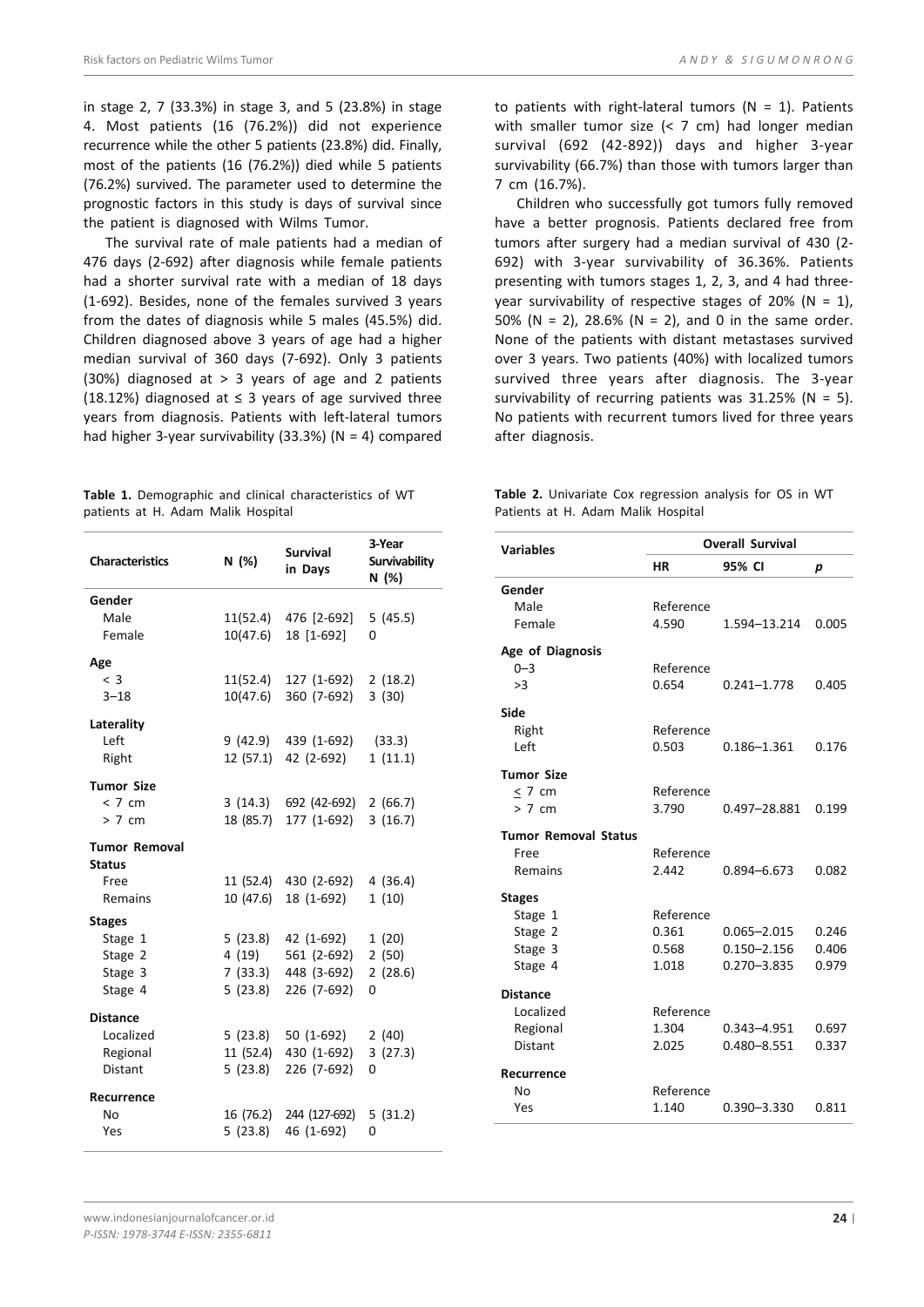**Table 3.** Multivariate Cox regression analysis for OS in WT patients at H. Adam Malik Hospital

| <b>Variables</b>            | <b>Overall Survival</b> |                 |       |
|-----------------------------|-------------------------|-----------------|-------|
|                             | ΗR                      | 95% CI          | p     |
| Gender                      |                         |                 |       |
| Male                        | Reference               |                 |       |
| Female                      | 5.022                   | 0.868-29.050    | 0.072 |
| Age of Diagnosis            |                         |                 |       |
| $0 - 3$                     | Reference               |                 |       |
| >3                          | 0.072                   | $0.009 - 0.584$ | 0.014 |
| Laterality                  |                         |                 |       |
| Right                       | Reference               |                 |       |
| Left                        | 0.139                   | $0.017 - 1.165$ | 0.069 |
| <b>Tumor Size</b>           |                         |                 |       |
| < 7 cm                      | Reference               |                 |       |
| > 7 cm                      | 10.333                  | 0.415-0.584     | 0.154 |
| <b>Tumor Removal Status</b> |                         |                 |       |
| Free                        | Reference               |                 |       |
| Remains                     | 17.894                  | 2.156-148.536   | 0.008 |

The results of the univariate Cox regression are shown in **Table 2**. Gender was the only variable that yielded significant results (HR =  $0.218$ , p =  $0.005$ ) with males having a lower hazard ratio. Multivariate Cox regression analysis was then performed to determine each factor's independence which is presented in **Table 3**. Earlier age of diagnosis (HR = 13.860, p = 0.014) and complete tumor removals (HR =  $0.056$ ,  $p = 0.008$ ) were groups associated with greater hazard. Kaplan-Meier survival analysis was performed on these three significant variables. Of these variables, only gender yielded a significant Mantel-Cox log-rank score (p = 0.002). Male patients were found to have better survivability with a median survival of 476 days compared to that of females (11 days). The survival of the male patients was 45,45% while all the female patients did not survive until the cut-off. The survival function for those three variables can be seen in **Figure 1**.



www.indonesianjournalofcancer.or.id *P-ISSN: 1978-3744 E-ISSN: 2355-6811*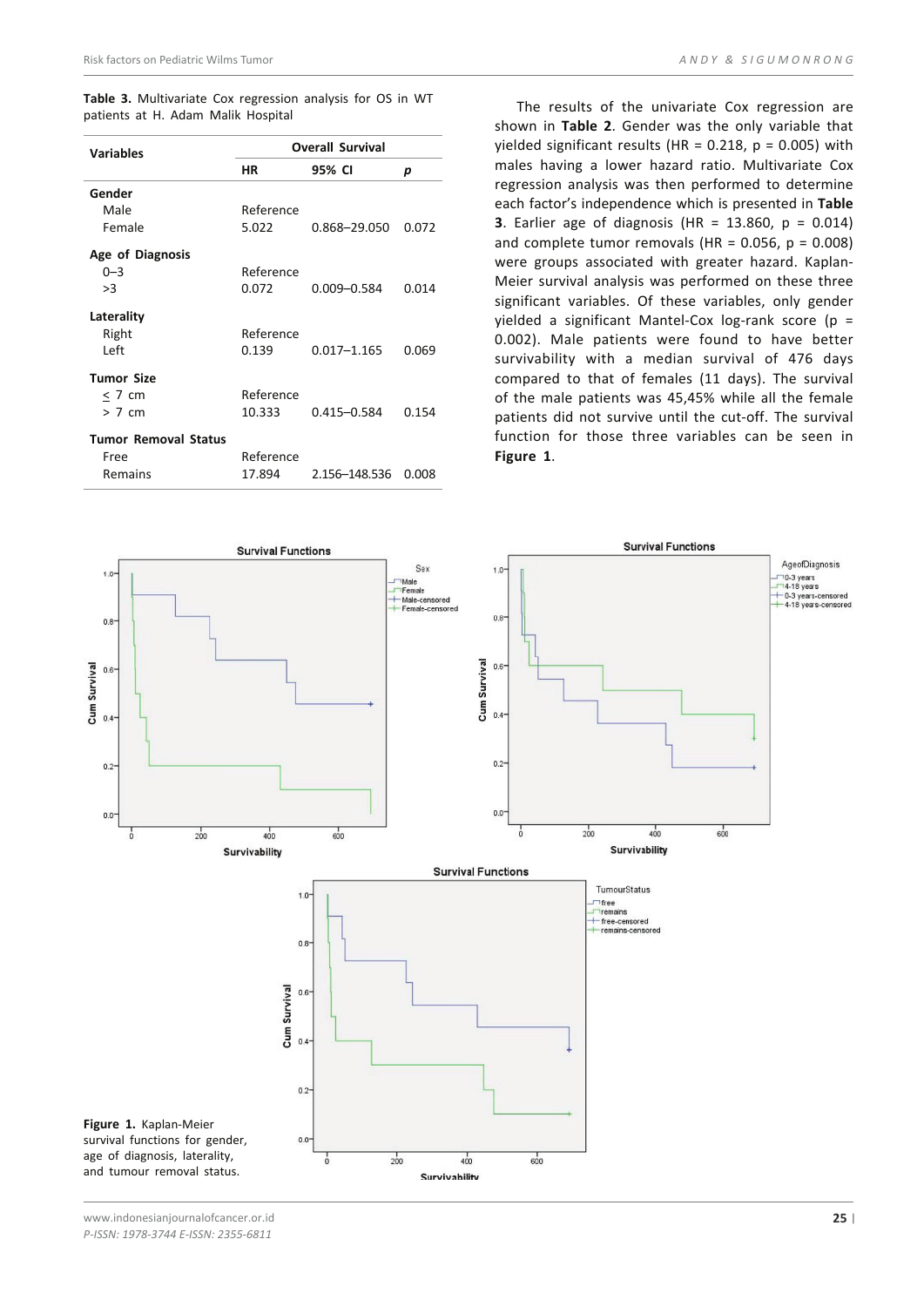### **DISCUSSION**

WT survival still varies in every country, especially the difference from developed countries where the survival rate has increased significantly above 90%, for example, in Europe and North America. Inversely, the survival rate in developing countries is lower with a various range from 11 to 46% [12]. Therefore, studies for evaluating the long-term survival need to be conducted for evaluation and prognosis of this disease. From this study, the researcher had likely 24% for 3 years of free survival, which is still low and in range, for low and middle-income countries. For males, the survival of a 3-year follow-up for free survival is 45%. Other countries came with various numbers. For instance, a study in Sudan reported 11% of survival at the end of treatment, but for Africa, for two-year, the event rate free survival was 73-87% [12].

It is universally acknowledged that diverse factors affect tumor development and patients' prognosis. Most previous studies focused on a single aspect of the prognosis of children with WT. Undoubtedly, judging a patient's prognosis through just a single variable may contribute to deviation [6]. To maximize the accuracy, the researcher performed univariate and multivariate Cox regression analyses and controlled the confounding variables while identifying the prognostic factors.

Of all the variables analyzed by univariate Cox regression analysis (**Table 2**), gender was considered significant even though it could not be the single risk factor. The possible reason might be the limitation of the small sample size. This was found against Tang et al. [6] study which involved 1,613 children as none of them indicated that gender was a prognostic factor for WT survival as mentioned above [5,6].

On the contrary, after conducting multivariate Cox regression analysis on all variables, the variables found to be significant were the age of diagnosis and tumor removal status. From the previous study using X-tile to determine the optimal cut-point of WT patients' age at diagnosis as 3 years based on the status and survival time, this study found that the patients who were diagnosed at the age of ≥ 3 years survived slightly better than younger patients (< 3 years). D'Angelo et al. [11] reported that children under 2 years old at diagnosis had a better prognosis. In contrast, Tang et al. [6] found that increased age was indicated as a poorer prognosis. Dome et al. [5] also found that children younger than 2 years old had the best outcome compared to older children.

For tumor size, this study demonstrated it wasn't a prognostic factor. This study found intraoperative tumor removal status as the prognostic factor. Children free of tumors had better survivability than children who had remains of tumors. This finding was in line with that of Tang et al. [6] study showing that patients who had received surgery had a better 3- and 5-year survival.

Although Tang et al. [6] did not specifically mention the tumor status after surgery, it could be implied that children who underwent surgery probably would be free of tumors. Studies found significant results between unilateral and bilateral diseases [6]. Bilateral WT was a challenge and had a worse prognosis. The issue was to completely resect bilateral tumors while maintaining adequate nephrons to prevent renal failure. There were no data about bilateral disease in our institution.

Surgery was generally acknowledged as the most critical part of the therapy of WT. Several groups concluded that surgery played a paramount part in the therapy of WT [4,7]. This study has also confirmed a statement from tumor removal status findings although, in terms of tumor stage, the researcher statistically did not find it as a prognostic factor. Pritchard-Jones et al. [9] and Davidoff [4] studies reported that distant tumor was associated with tumor metastases, and the most frequent distant site for WT metastases was pulmonary metastases; liver metastases were less common. The COG's study of WT currently uses patient age, histology, tumor stage, tumor weight, rapidity of lung nodule response, and loss of heterozygosity (LOH) at chromosome 1p and 16q [4–9] while SIOP uses staging, histology, tumor volume, and responsiveness to initial chemotherapy as the prognostic factors for WT risk stratification schema [5].

Follow-up in the low- and middle-income countries is challenging. Some other priorities like funds, lack of home address, phone number not always available, and others are the factors that make returning to the hospital for follow-up, not a priority. This will affect the results of survival. In addition, in our province government hospital, WT cases are still rare. Proper statistical analyses to determine each variable's significance as a prognostic factor could not be conducted. A future study is expected to incorporate a larger number of samples to assess WT patients' clinicopathologic factors into the risk stratification. Chromosomal studies, like 1p and 16q, should scheme for favorable histology of WT. Chemotherapy and radiotherapy were not included in the present study due to inhomogeneous data (each patient received different doses and types of drugs in their respective chemotherapy regiment). However, this study provides important information and finding. It could be the groundbreaking finding that gender might be used as a prognostic factor to determine survivability in WT patients.

#### **CONCLUSIONS**

Three prognostic factors, including children's gender, age of diagnosis, and tumor removal status, were confirmed to be the prognostic factors for the overall survival of children with WT. Further studies covering broader demographic areas were suggested to confirm significant results.